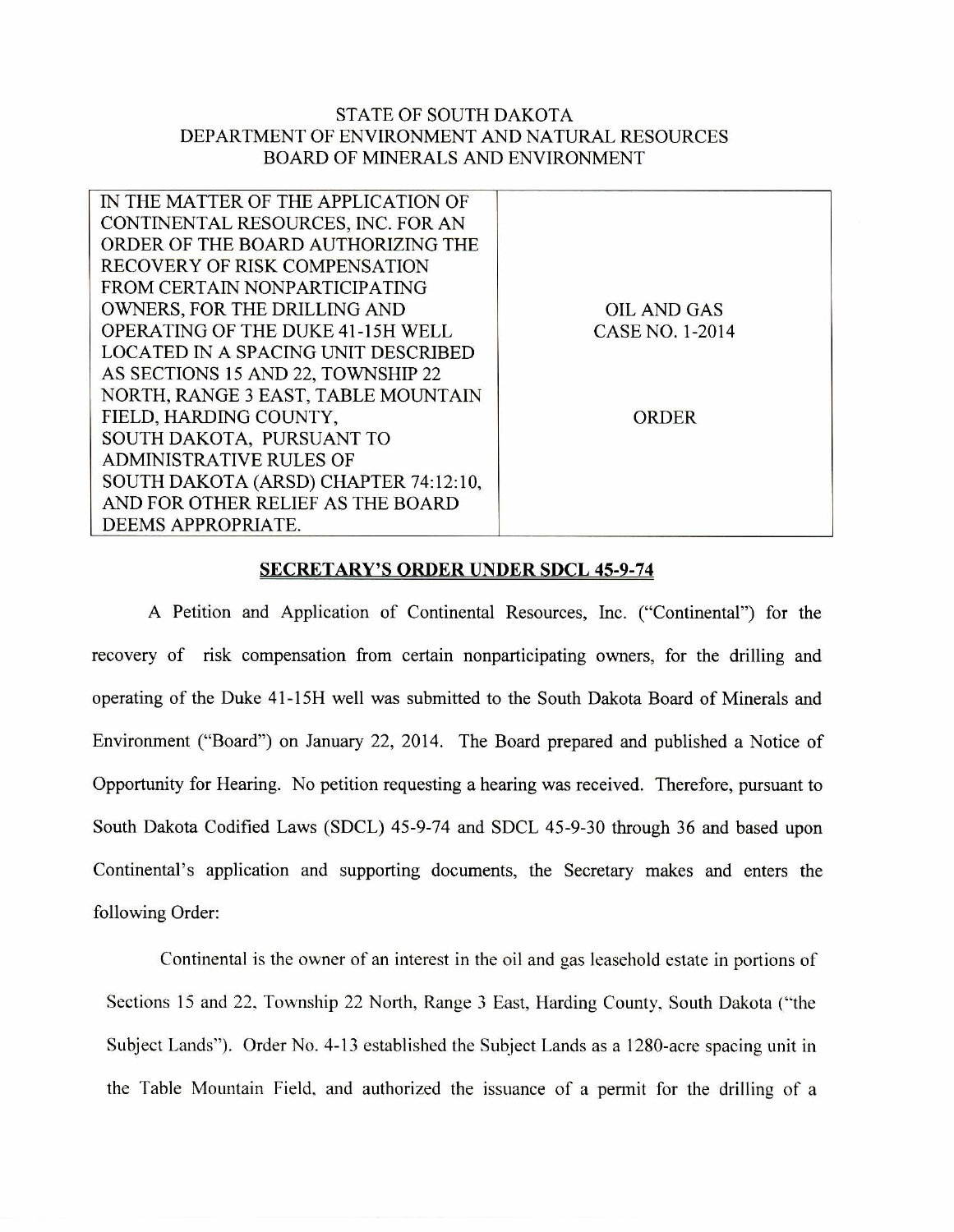horizontal well within the spacing unit.

The Department of Environment and Natural Resources issued a permit to drill the Duke 41-15H well as a horizontal well on the Subject Lands. Drilling of the Duke 41-1511 well commenced on December 11, 2013.

There are both, separately owned tracts and separately owned interests in the spacing unit comprised of the Subject Lands. All interests in the Subject Lands have been pooled by virtue of Order No. 21-13 dated August 19, 2013.

Under the current case, Continental has requested that the Board enter an order authorizing the recovery of risk compensation from a certain owner for the drilling and operating of the Duke 41-15H well.

That Pat Taylor is a working interest owner and Continental forwarded a well proposal to said owner. Pat Taylor failed to respond to the well proposal and therefore, elected not to participate in the drilling and operating of the Duke 41-15H well.

## **IT IS THEREFORE ORDERED**

A. In accordance with ARSD 74:12:10:02 Continental is authorized to recover risk compensation of two hundred percent of Pat Taylor's share of the reasonable actual costs of drilling, reworking, side-tracking, deepening, plugging back, testing, completing and recompleting the Duke 41-15H well and the costs of newly acquired equipment in the well including the wellhead connection.

B. Risk compensation may be recovered only out of production from the pooled spacing unit, exclusive of a one-eighth royalty.

C. That all portions of previous orders of the Board. if any. which are not specifically amended by this Order remain in full force and effect until further order of the Board or

2